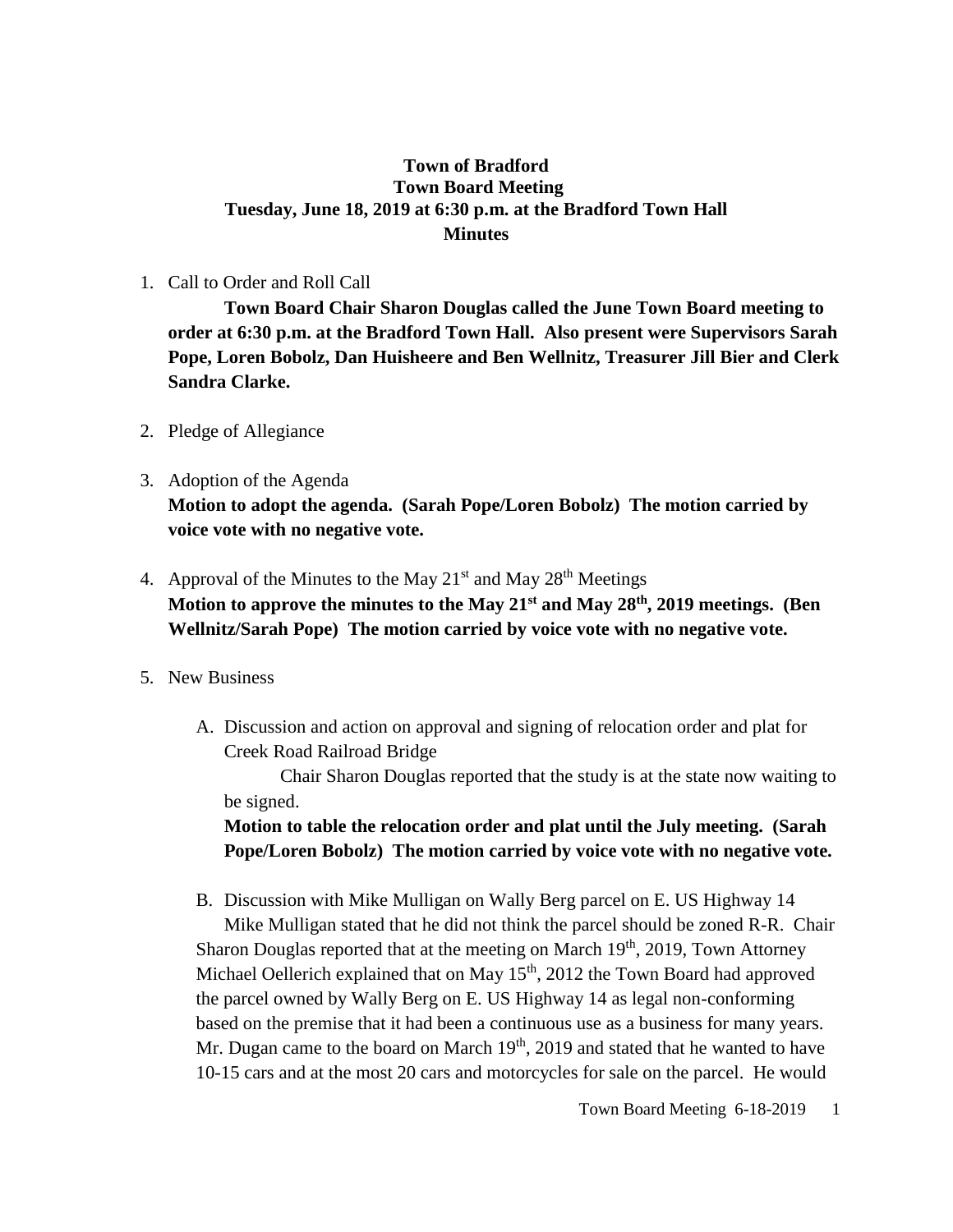not be advertising as a repair shop but would do small repairs on the cars he was selling. He would be cleaning up the lot. His hours of operation would be from 10a.m. to 6 p.m. during the week and from 9 a.m. to 5 p.m. on Saturday. The board passed a motion to allow up to no more than 15 cars as a legal non-conforming use.

Sharon Douglas reported that she had met with Erica Taggert at the parcel and she was cleaning it up and would be removing the tires and had painted the inside.

#### C. Discussion and action on report by Fire District Representative

Chair Sharon Douglas reported on the fire district meeting. Chief Wright had reported that there were 8 fire runs and 22 EMS runs with a year to date of 199 runs total. They participated in the Memorial Day parade, there is an issue with some trees in the front that are infected with emerald ash borer and are working with the village on this. They have received two bids to fix the air conditioner. The recommendation is to replace the furnace at this time instead of re-installing the old furnace which is at the end of its life expectancy. The fire department will be working on hose testing and will team up with the Towns of Turtle and Beloit for pump service testing this fall. The board approved online training for makeup training and the students would still have to come in for hands on training. The cost would be about \$35 per student online. Fire/EMS coverage for Jefferson Prairie Church and the need for a replacement plan for the second ambulance were discussed. The committee will be working on this and will bring back some numbers as to whether or not two fully loaded ambulances are needed. Charles reported that both ambulances go out 2-3 times per month.

## D. Discussion and action on Zoning Officer Report **No permits issued.**

E. Discussion and action on possible application for TRID Project for Jones/Emerald Grove Road

Chair Sharon Douglas reported that she had called Todd Needham at Battermans about an estimate for applying for a TRID Project for replacing the culvert, ditching from north to south on the west side of Emerald Grove Road and asphalt for Emerald Grove Road from the new pavement by the antique store north to the culvert. She added that Norm Tadt from Land Conservation had said they are going to be out this summer to take a look at the water drainage situation in Emerald Grove. The cost of the TRID application would be about \$1,700.00.

Sharon Douglas reported that with Governor Evers new Budget plan if passed, the TRID Project which had been a 50/50 funding split would be a onetime 90/10 split in funding. They look for a high cost project, with high volume traffic, public improvement and safety issues. She suggested that if this passes

Town Board Meeting 6-18-2019 2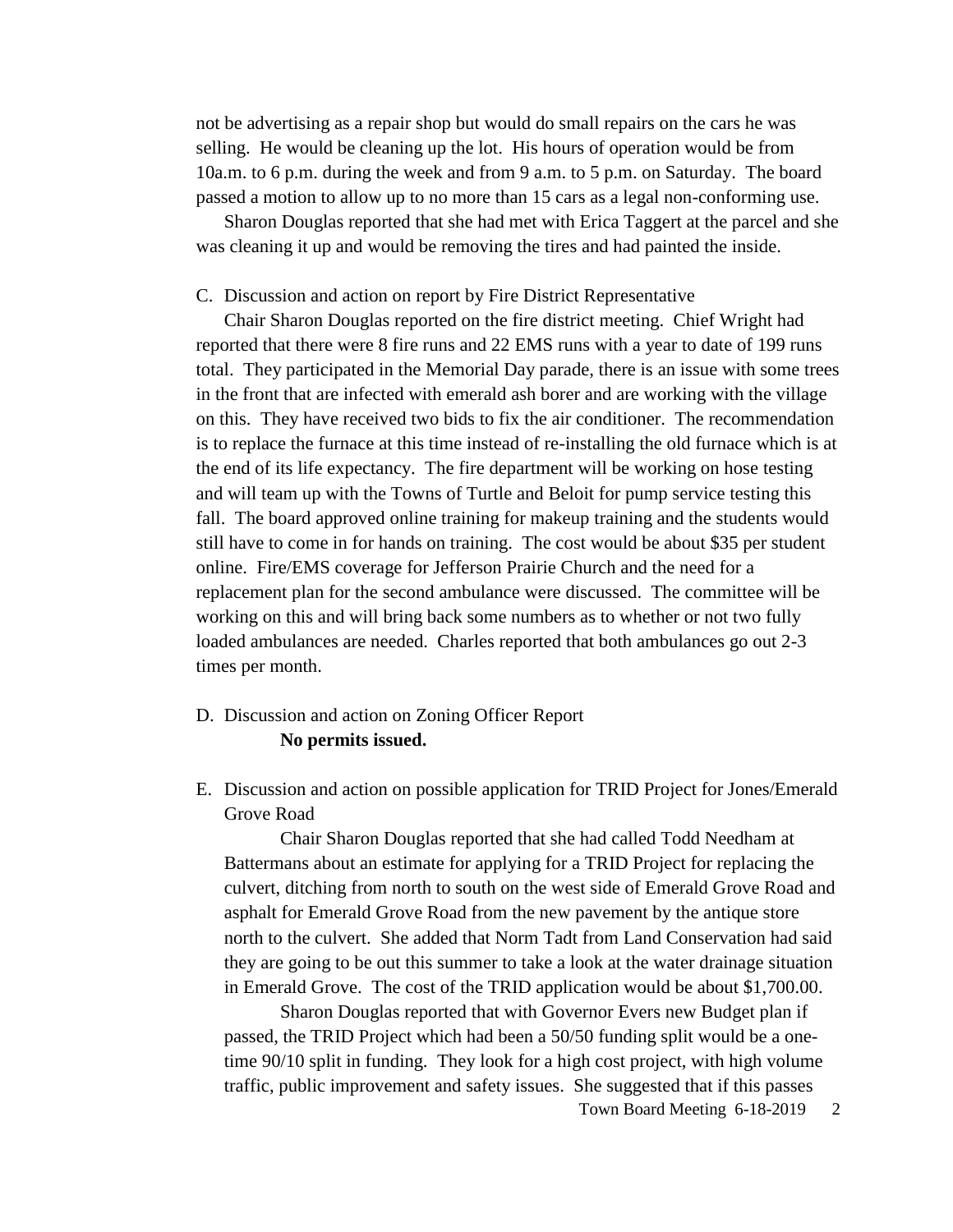they look at applying for either Emerald Grove Road from Highway 14 to Avalon Road which includes a large box culvert to be replaced, or Creek Road from Odling Road to O'Riley or to the Turtle Creek Bridge east of O'Riley Road, or Carvers Rock Road from Highway 14 to Larsen Road. If the budget passes Todd Needham would help to see which project would meet the criteria. But the board would not know until the budget passes.

Chair Sharon Douglas asked Dan Huisheere and Sarah Pope to get ahold of a contractor to give an estimate on the cost to replace the culvert at Jones Road intersection with Emerald Grove Road, ditch and pave Emerald Grove Road from the new pavement past the antique store north to the culvert for the July meeting. Loren Bobolz suggested they wait to see what the County found.

- F. Discussion and action on Supervisors' evaluation of their sections of roads Sharon Douglas reported that a tree had come down on Odling Road and she and Jill Bier had cut the ends off and Loren Bobolz had moved it into the ditch with his skid steer.
- G. Discussion and action on roadwork, including but not limited to tree trimming, culvert repair and replacement, crack filling, ditching, shouldering, maintenance including replacement of signs and posts, paver repair, pot hole filling, Creek Road and Emerald Grove Bridge Projects

**The Board will put up signs on Tuesday, July 9th and on Monday, July 15th, including the new road sign for the intersection of Bradford Town Hall and .Highway 140. 12 foot posts are needed and will be purchased.** 

**Sharon Douglas reported that she has continued to mow the area required by the DNR for the Creek Road culvert replacement and the DNR was out to evaluate.**

**The Carvers Rock Road Project will be paved on Friday.**

**Sharon Douglas contacted Scott from Crack Filling Service to inform them of the board's decision to crack fill half of Bradford Town Hall Road between Highway 140 and Carvers Rock Road this year and half next year. She added that there is a horizontal crack all the way across Hofstrom Road as you go around the curve on the new pavement and on Avalon Road on the new pavement east of the railroad tracks there are nine cracks they will fill for a total of \$500.00 additional.** 

**Motion to have two more loads of gravel hauled to Serl Road. (Loren Bobolz/Ben Wellnitz) The motion passed by voice vote with no negative vote. Pot hole filling has been done in various areas.**

H. Discussion and action on Town Hall Repair Committee Report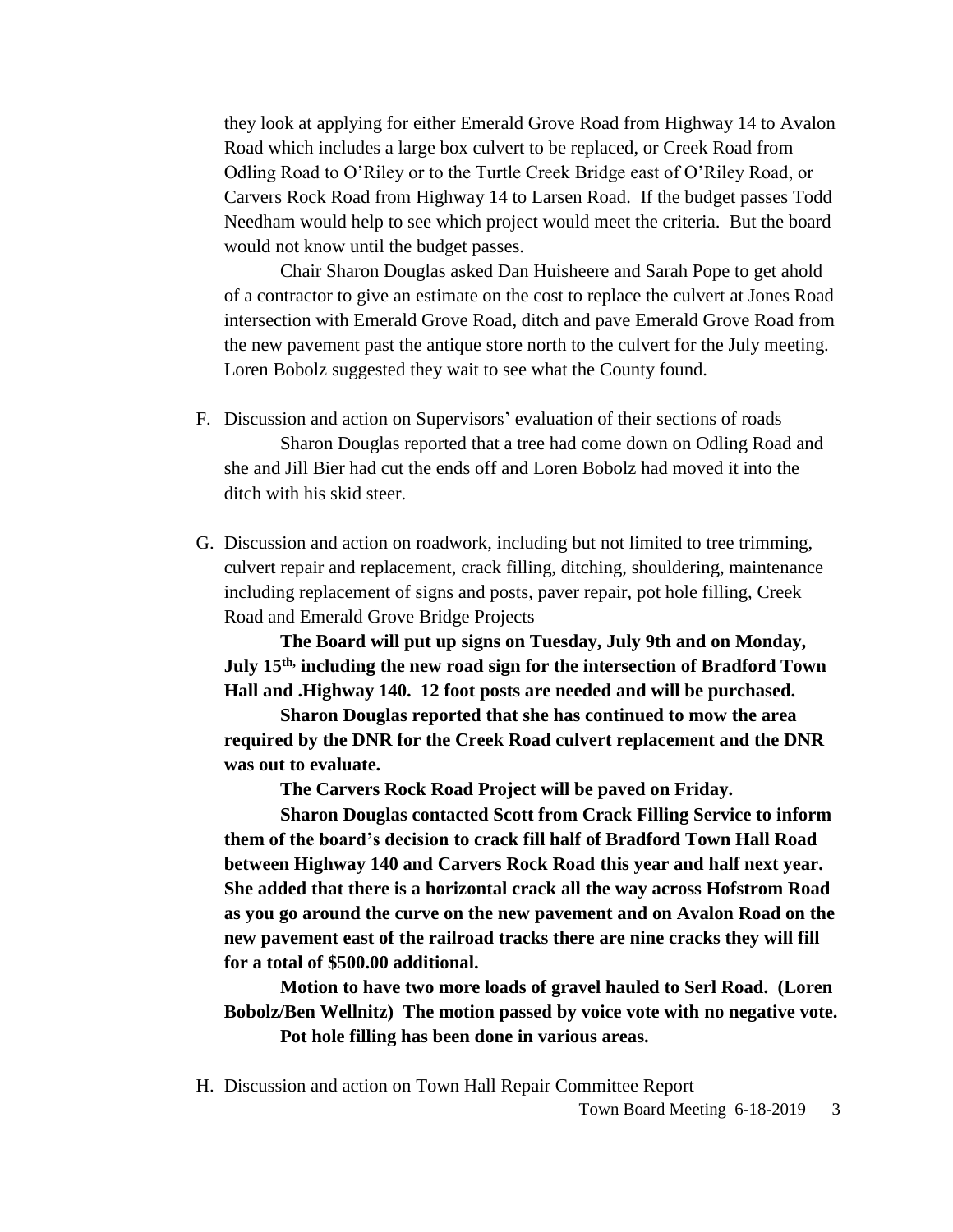# **Nothing.**

- I. Discussion and action on approval of Driveway Permit Applications  **No applications received.**
- J. Discussion and action on approval of Utility Permit Applications **No applications received.**
- K. Discussion and action Operator's Licenses received **Motion to approve Operator's Licenses for Cheryl Henthorn, Ann Galinsky, Kyle Goike, Libby Reuterskiold, Richard Jones, Samantha Templeman, Ami Watson, Daelyne Reichenbach Haried, Shauna Kerchner and Jessica Walker based on favorable record checks. (Sarah Pope/Dan Huisheere) The motion carried by voice vote with no negative vote.**
- L. Discussion and action on approval of Class B Liquor and Beer Licenses for Hat Rack Tap Inc., Hat Rack Tap, and for JW Golf LLC, Cecelia's Golf Course **Motion to approve the Class B Beer and Liquor Licenses for JW Golf LLC for Cecelia's Golf Course and Hat Rack Tap Inc. for Hat Rack Tap. (Dan Huisheere/Ben Wellnitz) The motion carried by voice vote with no negative vote.**
- M. Discussion and action on approval of a Cigarette License for Hat Rack Tap Inc. **Motion to approve the Cigarette License for Hat Rack Tap Inc. (Sarah Pope/Dan Huisheere) The motion carried by voice vote with no negative vote.**
- 6. Citizen Participation **None.**
- 7. Announcements and Reports
	- **a. The July Town Board meeting will be held on Tuesday, July 16, 2019 at 6:30 p.m. at the Bradford Town Hall.**
	- **b. The Adjourned Board of Review will meet on Monday, June 24 2019 at 6:00 p.m. at the Bradford Town Hall.**
	- **c. There was no Rock County Sheriff's report.**
	- **d. A thank you note was received from the Emerald Grove Cemetery Association.**
- 8. Treasurer's Report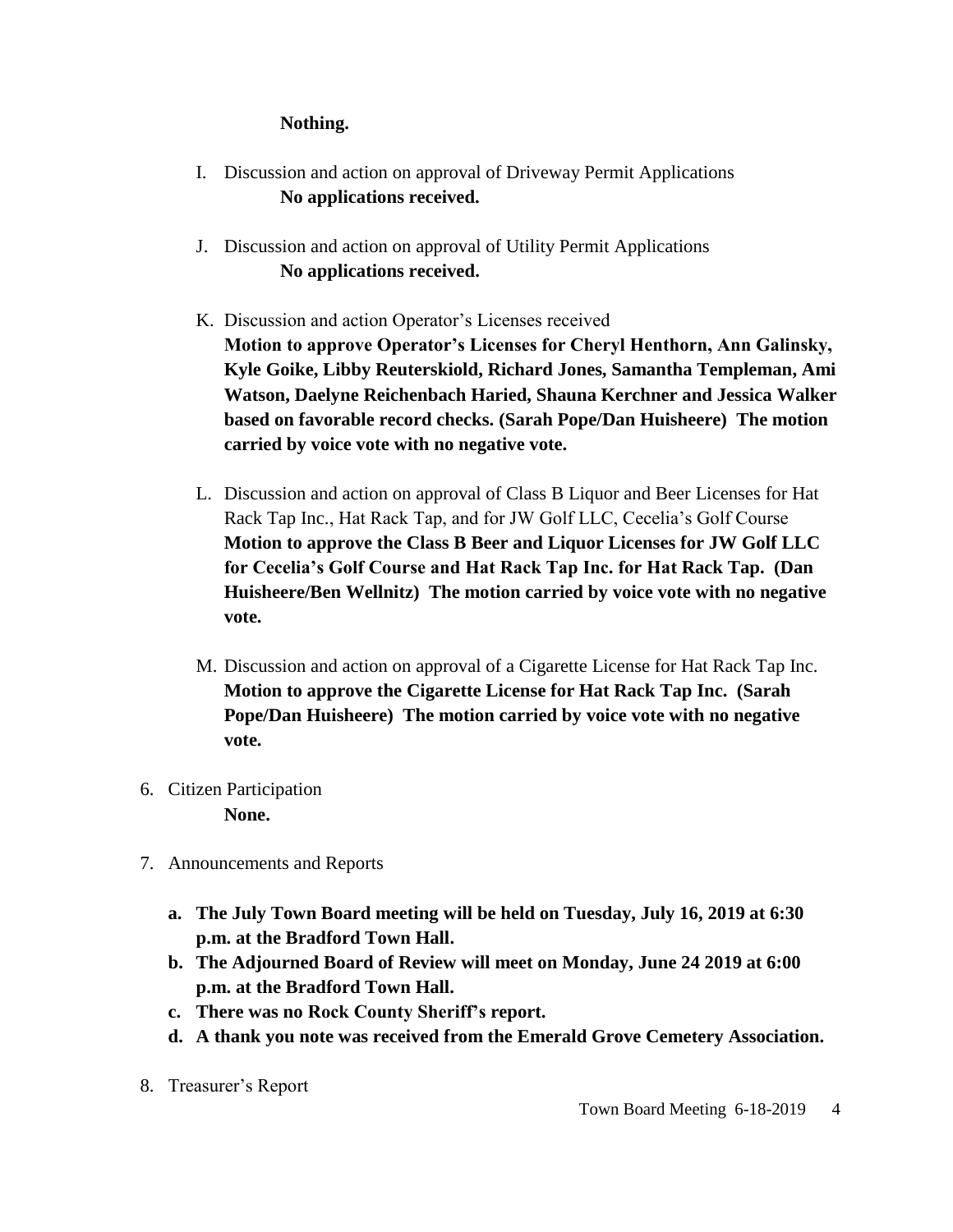**Treasurer Jill Bier received the \$125.00 billed to the person who damaged the stop sign on Avalon Road last September.**

**Motion to approve the Treasurer's Report. (Loren Bobolz/Dan Huisheere) The motion carried by voice vote with no negative vote.**

**9.** Bills for Approval

An invoice received at the meeting from Johns Excavating for two loads of gravel for Serl Road was added to the bills for payment.

**Motion to approve the bills for payment. (Loren Bobolz/Ben Wellnitz) The motion carried by voice vote with no negative vote.**

10. Adjournment

Bills for Approval

**Motion to adjourn. (Ben Wellnitz/Dan Huisheere) The motion carried by voice vote with no negative vote. The meeting was adjourned at 7:42 p.m.**

**Respectfully submitted,**

#### **Sandra Clarke, Clerk**

| <b>Rock Energy Cooperative</b>           | Town Hall Light                                                                                                                                               | \$27.04 |
|------------------------------------------|---------------------------------------------------------------------------------------------------------------------------------------------------------------|---------|
| <b>Alliant Energy</b>                    | Hwy. exp.-street lights                                                                                                                                       | 55.24   |
| Rock Valley Publishing LLC               | Publications-recycling exp. -11.59,<br>Zoning $exp. -73.68$ ,<br>Liquor License notice-22.18,<br>Weed Notice-23.95,<br>Town Bd. exp.-79.66,<br>BOR exp.-96.31 | 307.37  |
| Lentells Disposal                        | Recycling                                                                                                                                                     | 400.00  |
| <b>Clinton Community School District</b> | <b>Monthly Parking Permit Fees-</b><br>(May)                                                                                                                  | 186.24  |
| Pat's Services, Inc.                     | Town Hall exp.-<br>$(5/11$ to $6/07/2019)$                                                                                                                    | 90.00   |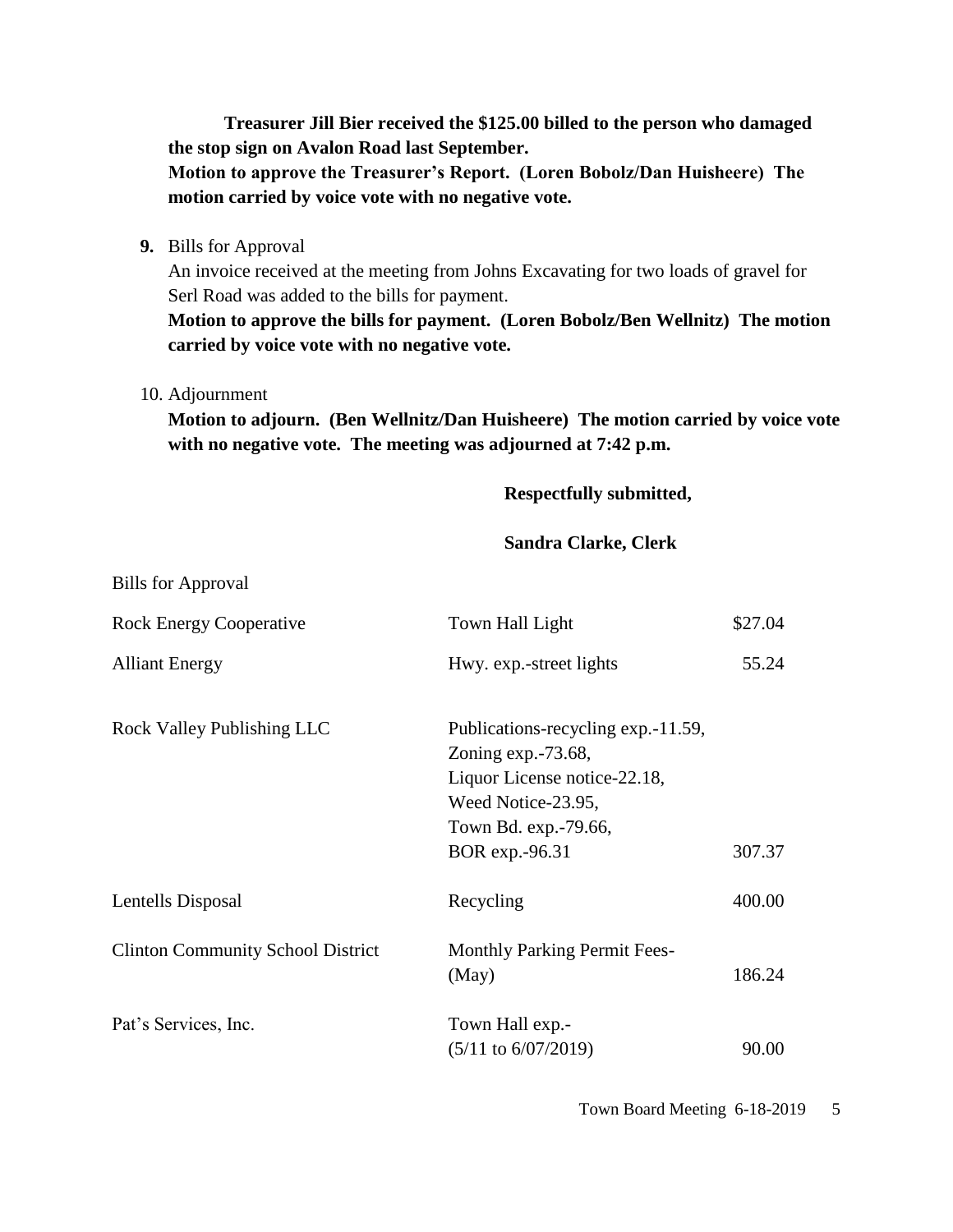| Nowlan & Mouat LLP          | Legal Fees-Creek Rd. RR Bridge                   | 592.00   |
|-----------------------------|--------------------------------------------------|----------|
| Wolf Paving & Excavating of |                                                  |          |
| Madison, Inc.               | Hwy. exp.-cold patch                             |          |
|                             | 15.92 tons                                       | 2,005.12 |
|                             |                                                  |          |
| The Culvert Man, LLC        | Hwy. expense-culvert for<br>S. Carvers Rock Road | 1,759.76 |
|                             |                                                  |          |
| The Horton Group            | Insurance-Additional                             |          |
|                             | Workmens Comp. 2018                              | 16.00    |
| <b>Sharon Douglas</b>       | Town Bd. exp.-internet                           |          |
|                             | Feb.-June=256.70,                                |          |
|                             | 3 ink cartridges=85.09,                          |          |
|                             | Hwy. exp. = sand bags $&$                        |          |
|                             | Sand, marking spray=25.54                        | 367.33   |
| Sandra Clarke               | Clerk exp. - Postage = 64.85,                    |          |
|                             | Notary application fee= 20.00,                   |          |
|                             | Notary Bond=30.00                                | 114.85   |
| <b>Sharon Douglas</b>       | Salary                                           | 2,287.75 |
| Sarah Pope                  | $\epsilon$                                       | 808.07   |
| Loren Bobolz                | $\zeta$ $\zeta$                                  | 808.07   |
| Dan Huisheere               | $\zeta \, \zeta$                                 | 808.07   |
| Ben Wellnitz                | $\zeta$ $\zeta$                                  | 808.07   |
| Jill Bier                   | <b>Treasurer Salary</b>                          | 2,070.67 |
| Sandra Clarke               | <b>Clerk Salary</b>                              | 4,775.05 |
| Carie McGinnis              | P& Z per diems                                   | 27.70    |
| Jim Churchill               |                                                  | 27.70    |
| <b>Sharon Hargarten</b>     | 66                                               | 27.70    |
| <b>Robert Risseeuw</b>      | 66                                               | 27.70    |
| <b>Sharon Douglas</b>       | $\zeta$ $\zeta$                                  | 26.10    |
| <b>Sharon Douglas</b>       | Board of Review per diems                        | 17.67    |
| Sandra Clarke               | 66                                               | 18.47    |
| <b>EFTPS</b>                | Federal Withholding-153.00                       |          |
|                             | FICA-2,132.82                                    | 2,285.82 |